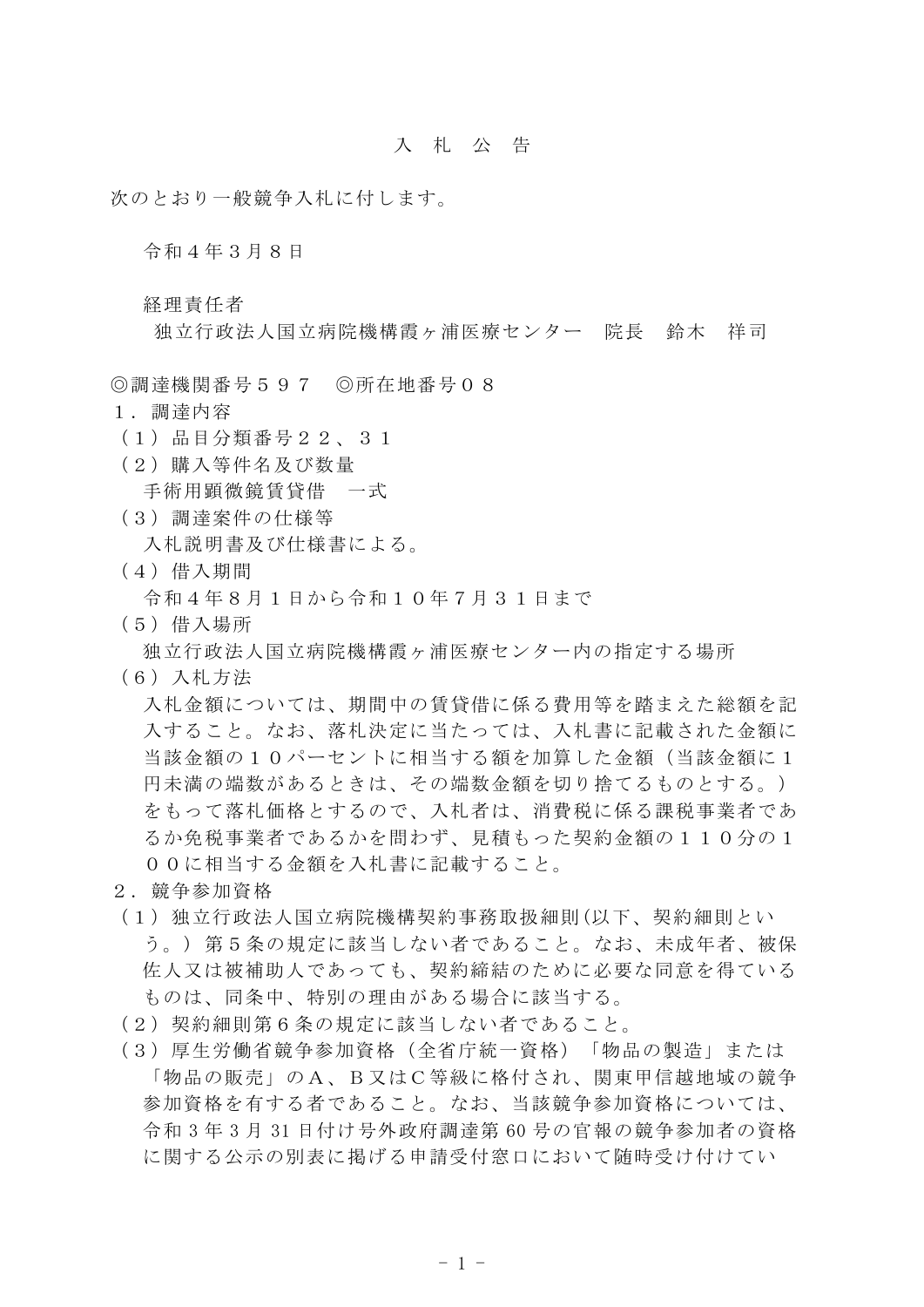る。

- (4)契約細則第4条の規定に基づき、経理責任者が定める資格を有する者 であること。
- 3.入札書の提出場所等
- (1)入札書の提出場所、契約条項を示す場所、入札説明書の交付場所及び問 い合わせ先

〒300-8585 茨城県土浦市下高津2-7-14 独立行政法人国立病院機構霞ヶ浦医療センター 事務部長 伊藤 裕和 電話 029-826-7552

- (2)入札説明会 実施しない
- (3)入札書の受領期限

令和 4 年 4 月 28 日 17 時 00 分

(4)開札の場所

独立行政法人国立病院機構霞ヶ浦医療センター研修棟2階第1会議室

(5)開札の日時

令和 4 年 5 月 2 日 11 時 00 分

- 4.その他
- (1)契約手続において使用する言語及び通貨日本語及び日本国通貨。
- (2)入札保証金及び契約保証金免除
- (3)入札者に要求される事項この一般競争に参加を希望する者は、封印し た入札書に 1 の(2)に示した購入等件名を履行できることを証明する書 類を添付して入札書の受領期限までに提出しなければならない。入札者 は、開札日の前日までの間において、経理責任者から当該書類に関し説 明を求められた場合は、それに応じなければならない。
- (4)入札の無効本公告に示した競争参加資格のない者の提出した入札書、 入札者に求められる義務を履行しなかった者の提出した入札書は無効と する。
- (5)契約書作成の要否 要
- (6)落札者の決定方法

契約細則第21条の規定に基づいて作成された予定価格の制限の範囲内 で最低の価格をもって有効な入札を行った入札者を落札者とする。ただ し、落札者となるべき者の入札価格によっては、その者により該当契約 の内容に適合した履行がなされないおそれがあると認められるとき、又 はその者と契約を締結することが公正な取引の秩序を乱すこととなるお それがあって著しく不適当であると認められるときは、予定価格の制限 の範囲内の価格をもって入札した他の者のうち最低の価格をもって入札 した者を落札者とすることがある。

- (7)詳細は入札説明書による。
- 5.Summary